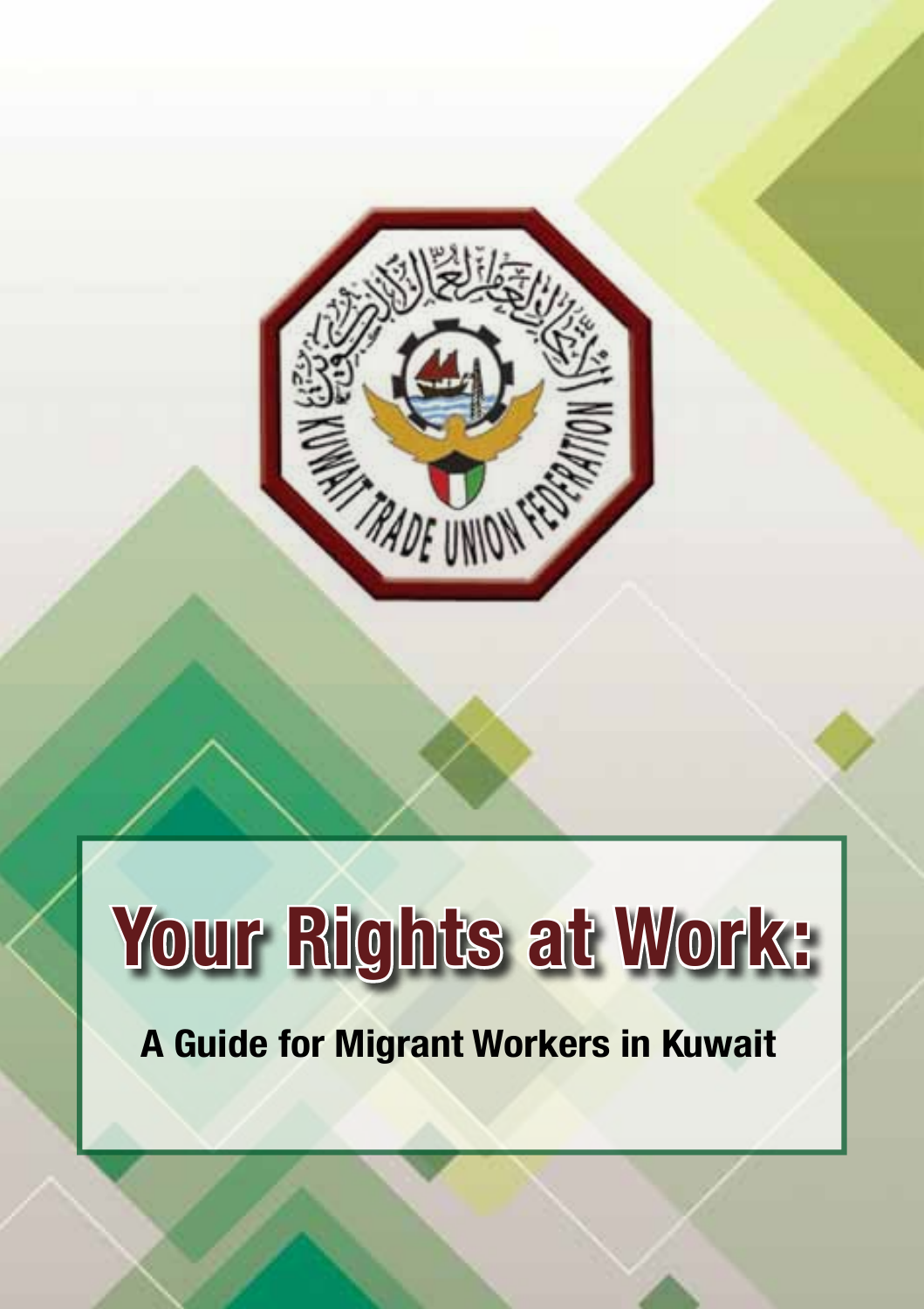# **Your Rights at Work**

Labor rights are fundamental human rights, and no matter where a worker travels in the world, their rights travel with them. Global standards around labor rights are elaborated in many international agreements, including the 1998 Declaration on Fundamental Principles and Rights at Work of the International Labor Organization, of which Kuwait is a member state. The purpose of this booklet is to highlight those worker rights that are covered by national law in the State of Kuwait, and to aid both workers and employers in their application.

# **Chapter 1 : Basic Labor Rights**

The Private Sector Labor Law of Kuwait (Law No. 6 of 2010) covers the labor rights of all private sector workers regardless of citizenship or nationality. In Kuwait, migrant workers are protected by either the Private Sector Law, Oil Sector Law, Civil Service Law (government sector workers), or Domestic Worker Law. Rights of domestic workers are covered under (Law No. 85 of 2015)<sup>1</sup>. This booklet focuses on the Private Sector Law which applies to the majority of migrant workers in Kuwait.

# **Working Hours and Breaks**

Working hours are limited to eight hours a day or 48 hours a week. During the month of Ramadan, working hours shall equal 36 hours per week for all workers.

Workers are entitled to a one hour break after every five consecutive working hours. This hour is not included as a working hour.

1 - Summary by Kuwait Society for Human Rights: http://kuwaithr.org/files/dwl/the\_domestic\_worker\_law\_en.pdf

# **Employment Contract**

Workers are entitled to copies of their written contract in Arabic language that includes the following information:

- The date of signature and the date it entered into force;
- Contact details/personal data of worker and employer;
- Wages and job description;
- The term of the contract if it is for a specific period (if not specified, the term shall not be less than one year or more than five years).
- The period of the annual leave;
- The daily working hours;
- The probation period of the worker, which is not to exceed 100 days (during the probation period, either party may terminate the contract without notice);
- Insurance against work injuries;
- End of service benefit;
- The applicable labor law and the competent court to resolve any dispute;
- The signature of both parties

The contract shall be made in three copies; one for the employer, one for the worker, and the third shall be lodged with the Public Authority for Manpower. Some embassies take the responsibility to attest the contracts of their citizens.

Contracts may be prepared in additional languages but it is not required and the Arabic language document is the valid document in the case of any dispute.

# **Wages and Payment**

Kuwait has a national policy for minimum wage that applies to every worker of any nationality. As of 2017, the monthly minimum wage in the private sector is 60KD. In addition, some embassies have established wage scales for specific job classifications, which they may make publicly available.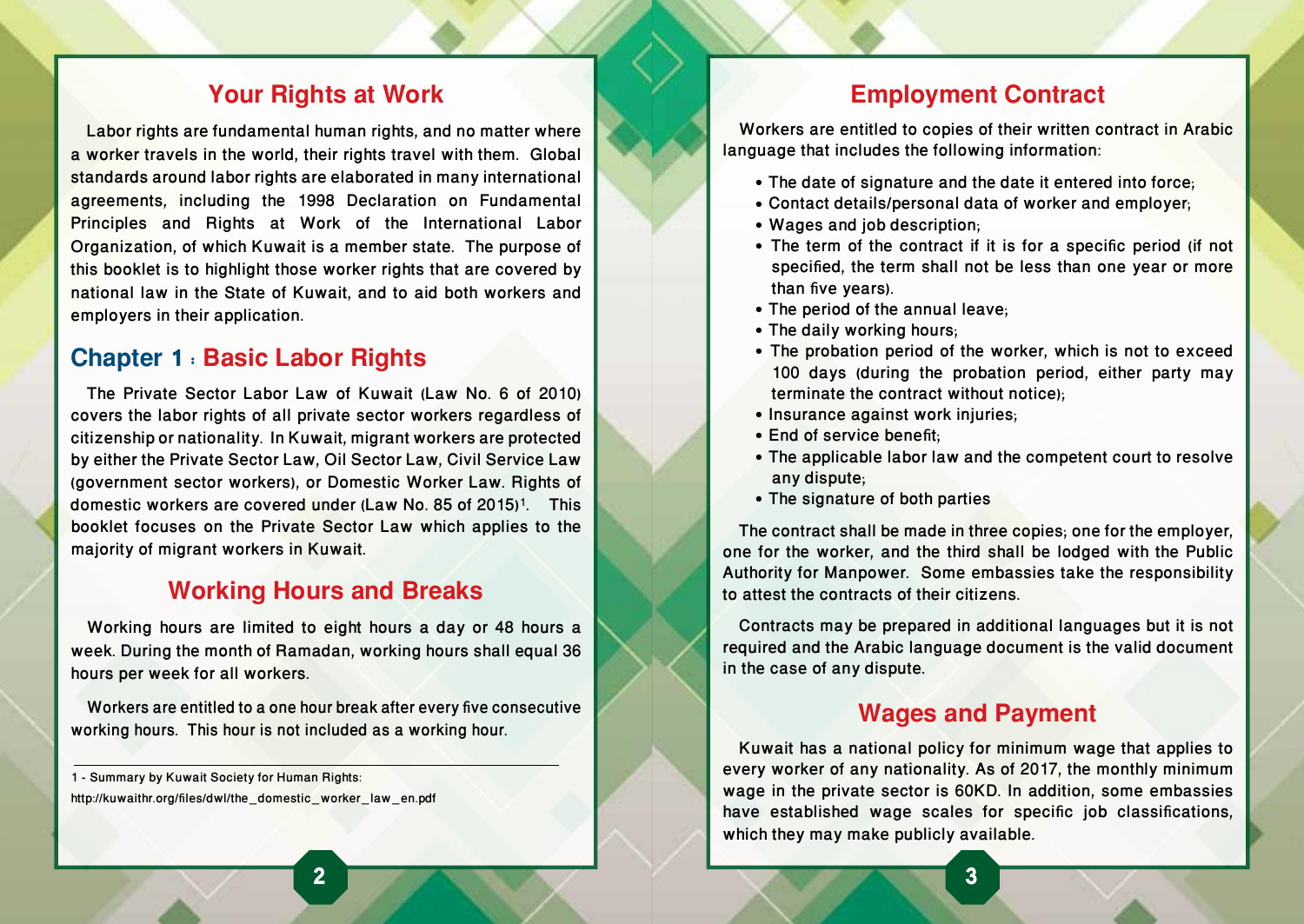For example, for Indian nationals living in Kuwait the wage scale can be checked at: http://www.indembkwt.org/Pages/MinWages.aspx

For Nepali nationals in Kuwait:

http://www.nembdoha.com/documents/Minimum\_Salary\_ Details for Nepali Workers.pdf

The worker shall be entitled to overtime if working hours exceed eight hours a day. Overtime hours shall be paid at a rate of 25 percent. The overtime work should not exceed two hours a day, a maximum of 180 hours a year, three days a week or 90 days a year.

The worker shall be entitled to a paid day-off per week, equal to 24 continuous hours after every six working days.

Employers may require a worker to work during a day-off. If this occurs, a worker is entitled to at least 150% of the daily rate (example: if your daily rate is 20KD, you shall receive 30KD), or any other compensation agreement that is more beneficial to the worker.

## **Penalties and deductions**

An employer has the right to deduct penalties from a worker's wage if the worker was absent, late, or damages employer's property intentionally.

However, no penalty shall be imposed on the worker before the worker had been notified in writing, and his/her statement and plea has been heard.

Any payment deduction should not exceed 5 days in a single month. In the event where the punishment exceeds such deduction, the exceeding amount shall be deducted from remuneration of the following month(s).

It is not allowed to deduct more than 10% of the worker›s remuneration for the payment of loans or debts due to the employer. The employer may not charge a worker interest on any loans or debts.

# **End of Service Benefit**

The worker shall be entitled to an end of service benefit whether she/he is paid on daily, weekly, monthly or piecework basis. The amount of the benefit should be specified in the employment contract.

# **Holidays**

There are 13 fully-paid official holidays per year, some determined by the Islamic calendar:

- Hijra New Year: 1 day
- Isra' and Mi'raj day: 1 day
- Eid Al-Fitr: 3 days
- Waqfat Arafat: 1 day
- Eid Al-Adha: 3 days
- Prophet's Birthday (Al-Mawlid Al-Nabawi): 1 day
- National Day: February 25th, 1 day
- Liberation Day: February 26th, 1 day
- Gregorian New Year: 1 January: 1 day

Some companies may offer additional holidays. In the event the worker is required to work during any of the above mentioned holidays, he/she shall be entitled to a double remuneration (Example: if the worker earns 20KD per day, they shall receive 40KD) and an additional day off.

## **Leaves**

The worker shall be entitled to the following sick leaves during the year: 15 days – at full pay 10 days – at three quarters of the pay 10 days – at half pay 10 days – at quarter pay 30 days without pay.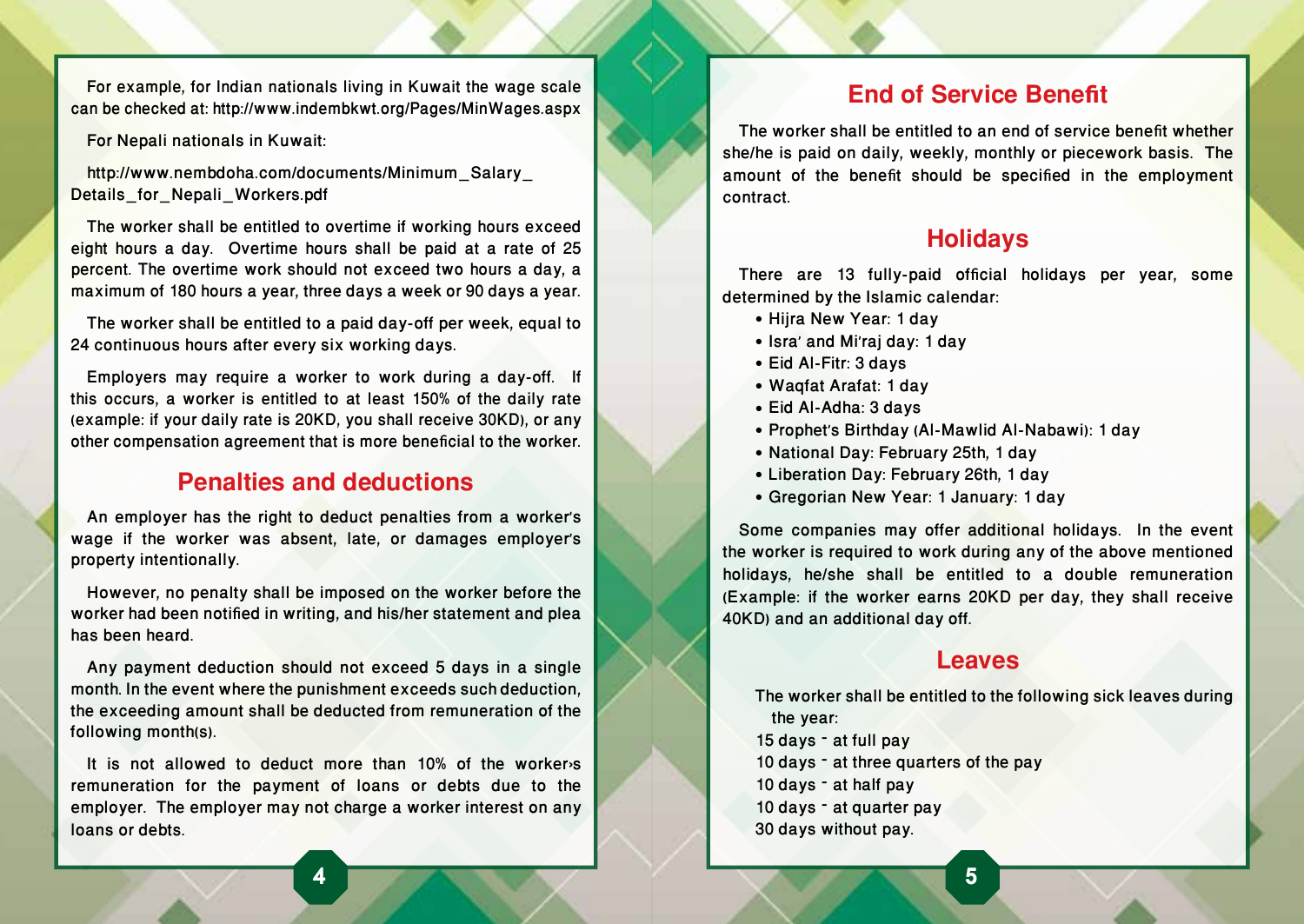# **Annual Leave**

The worker is entitled to a 30-day paid annual leave. The worker may take this leave only after working for the same employer for 9 months. Official holidays and sick-leaves shall not count as annual leave.

# **Maternity Leave**

A pregnant working woman is entitled to a 70 days paid maternity leave, not including her other leaves. After the end of her maternity leave, the employer may give the employee upon her request an unpaid leave not exceeding four months to take care of the baby.

# **Hajj Leave**

The worker who spent two continuous years working for the same employer shall be entitled to a paid leave to perform Hajj provided that he/she had not performed Hajj before.

# **Other Leaves**

In the event of a close relative's death (parent, grandparent, child, grandchild, or sibling) the worker shall be entitled to a three-day fully paid leave. The Muslim working woman, whose husband has died, shall be entitled to a fully paid bereavement (iddat) leave for four months and ten days from the date of death. The non-Muslim working woman, whose husband has died shall be entitled to a paid leave of 21 days.

The worker shall have the right to accumulate leave entitlements provided that they do not exceed two years and he shall be entitled to take his accumulated leave all at once subject to the consent of the employer. Subject to the agreement of both parties, the worker may accumulate the leave for more than two years.

# **Safety and Health**

Worksite-specific health and safety guidelines should be issued by employers.

This law implies that the employer shall take all the safety measures to protect the worker. The worker shall not bear any cost and no amount shall be deducted from worker's remuneration to provide them with protection means.

The worker shall be entitled to private insurance coverage against work injuries and occupational diseases.

The law and ministerial decree say that accommodation must be "suitable".

The employer should be responsible for the employee's health, necessary clothing and transportation. In particular, the employer must provide health insurance for any worker and allow for time off for illness as may be necessary.

It is prohibited to employ women at night during the period from 10:00 p.m. to 7:00 a.m. However there are exceptions such as hospitals, sanatoriums and private treatment homes.

It shall be prohibited to employ any woman in work that is hazardous, arduous or harmful to health or morals.

# **Freedom of Association**

Migrant workers can join established unions and associations in Kuwait and enjoy the privileges and protections of these syndicates. But, it is prohibited by law for migrant workers to establish their own union or association. While a member of an association, it is prohibited for migrant workers to be nominated as a leader for to vote for the leadership] of the unions and associations.

In Kuwait, there are two union confederations. The Oil and Petrochemical Industries Workers Confederation, and the Public Workers Union. Both of them are under the umbrella of the Kuwait Trade Union Federation (KTUF). KTUF has the Migrant Workers Office, which is dedicated to migrant workers related issues and opportunities.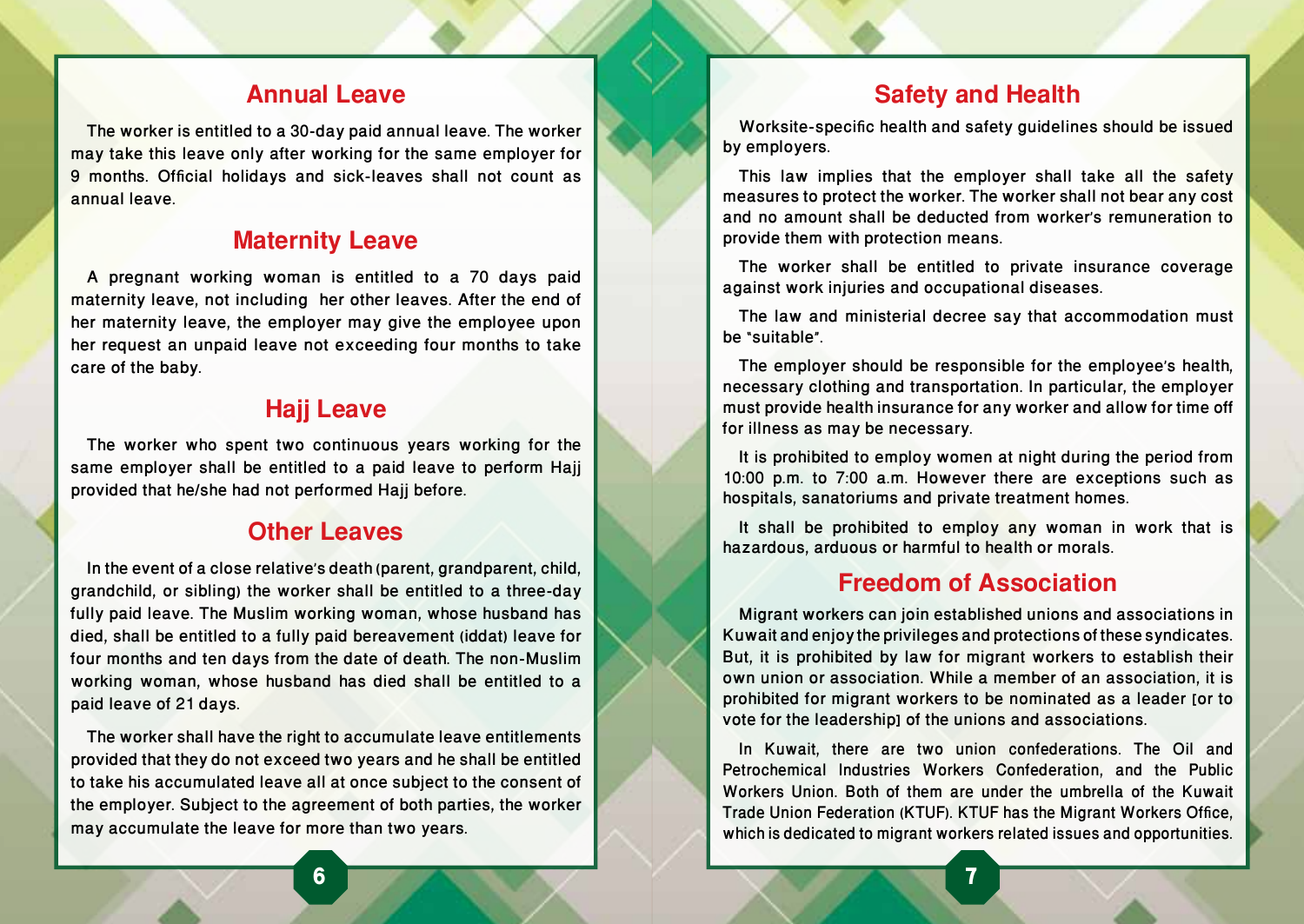# **Personal Property**

The worker is entitled to retain his passport and all personal documents, including the work contract, at all times. If the employer confiscates the worker's passport without his written consent, the employer will face an administrative fine.

# **Termination**

A worker or an employer may choose to terminate the contract.

The employer may only terminate the contract of the worker without notice for the following reasons:

1) if the worker commits a mistake that results in a large loss for the employer;

2) if worker obtained employment documents through cheating or fraud;

3) if the worker revealed secrets about the establishment which caused or would have caused real losses.

If a worker or an employer chooses to terminate the contract before the notice period, the party making the decision is obliged to pay the other party compensation for the notification period equal to the remuneration of the worker for the same period. That means, if a worker terminates a contract, they may be liable to pay the employer what they would have earned during the remaining months on the contract.

In case the employer terminated the worker's contract during the probation period, he shall pay end of service benefits for the period of work.

# **Chapter 2 : Residency and Sponsorship:**

In addition to the labor law, non-Kuwaiti workers in Kuwait are also subject to the residency law (Law No. 17, year 1959) issued by the MInistry of Interior related to their residency in the country. This law is known as the "Kefala" system and governs when a worker can transfer employers.

Any non-Kuwaiti working in Kuwait should have legal documentation in one of four categories:

- Temporary residence (Article 14). This visa type is for a temporary visit (up to 3 months). It is not a work visa although some employers bring workers to Kuwait this way as a quick means of recruitment. To transition to a work visa usually requires leaving Kuwait and re-entering. Migrant workers who earn over KD650 per month (private sector) or KD450 per month (public sector) may apply online for a "family visit visa" (ww.evisa.moi.kw.gov; cost is KD3).
- Governmental residence (Article 17). This is a visa issued to workers employed in the public sector.
- Work residence (Article 18). This is a visa issued to workers in the private sector.
- Domestic workers residence (Article 20). This is a visa issued to workers employed by an individual sponsor, rather than a company. This usually includes household staff such as domestic workers, cooks, nannies, gardeners and personal drivers.

# **Conditions for Sponsorship Transfer**

To transfer sponsorship of employment within the private sector, the worker needs consent of the original employer. This is permitted one year after the issue date of the work permit, a condition which may be waived for a fee of 300 KWD.

A worker in the private sector may petition the Ministry of Social Affairs and Labor to request a sponsorship transfer without the consent of the sponsor if three years have passed since the date of issuance of the work permit.

 If the worker wishes to transfer before 3-years have passed but does not have the consent of the original employer, the worker may file a complaint with the Labor Relations Department of the Public Authority for Manpower. From that date forward, the employer may not file an absconding case against the worker. Reasons that the Labor Relations Department might approve such a request before 3-years are: (1) if the Labor Relations Department believes in the merit of the worker's case; (2) if the Labor Relations Department finds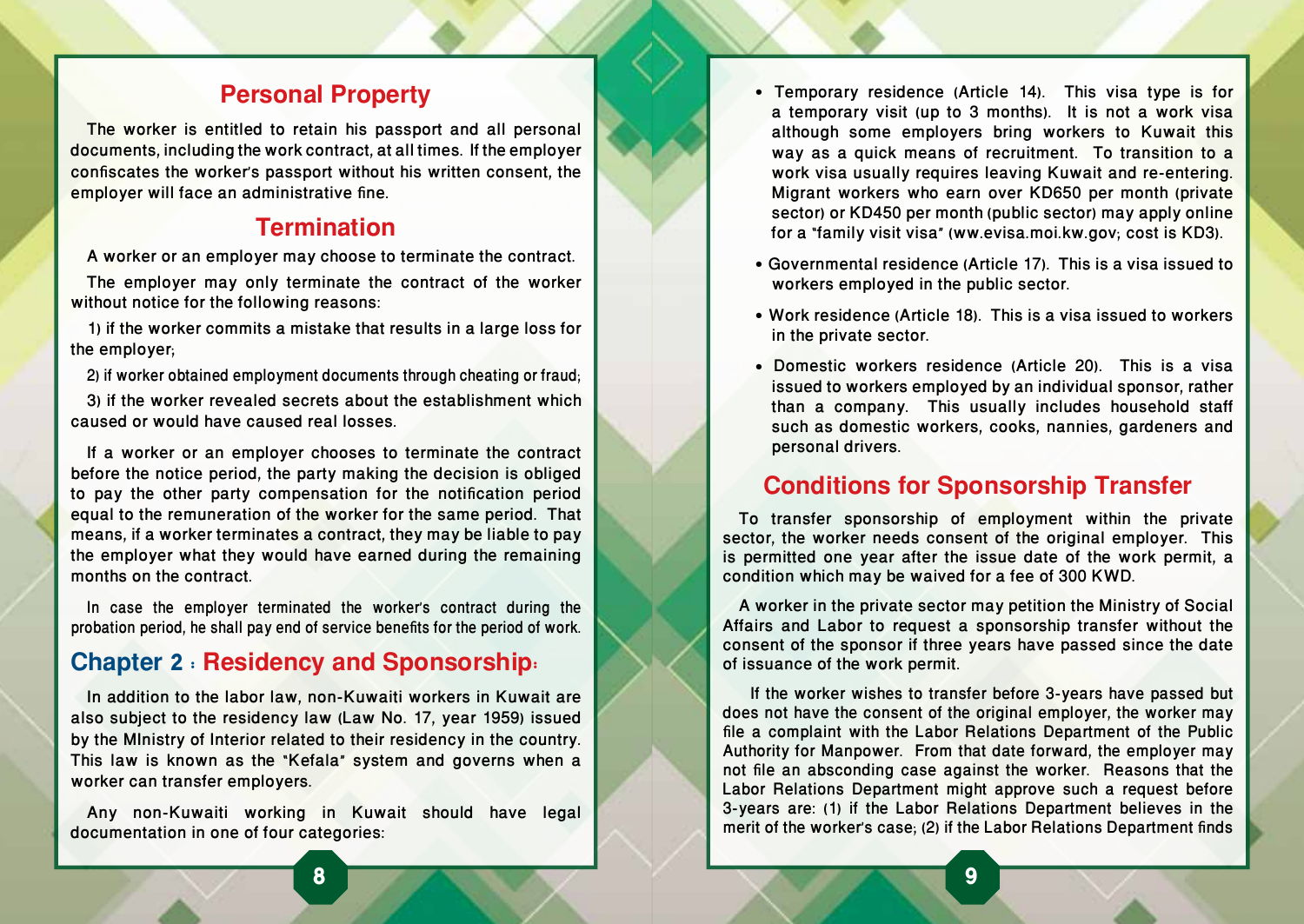that the employer provided a false accusation against the worker.

If the worker is hired under a government contract, the threeyear clause does not apply. Instead, the worker may be eligible to request a transfer at the end of the government contract, as long as the employer does not have another government contract that he wants to transfer the worker to. Government contracts may mandate the employer to transfer workers to another employer to continue work on the same government project, or to work on a new government project with the same employer.

A worker in the private sector can transfer to the public sector in case he provide a written agreement by the government agency where he is transferring to.

It is sometimes possible for a domestic worker to transfer to the private sector, subject to approval by the Ministry of Interior.

# **Conditions for Exiting the country**

The worker is free to leave the country without any permission from the employer. The worker will be banned from leaving the country in case he/she has criminal charges against them. A worker who has taken out a loan from any local bank is free to travel abroad if she/he is paying their installments on time.

# **Important to Know: "Absconsion"**

The employer has the legal authority to report a non-Kuwaiti employee under his or her sponsorship as "absconded" (or "runaway"). The intention of this mechanism is to allow employers to report a worker's absence. However the employer has wide discretion to make such a report.

Absconsion is a criminal charge against the worker. If there is an absconsion case against you, you may be detained and sent to deportation center. After going through the legal case of absconsion, and depending on the case, most workers get sent back to their country of origin.

It is difficult to raise a labor grievance after an absconsion case is placed.

# **Chapter 3 : How to Submit a Complaint**

All workers have the right to submit a grievance to their employer and to the Labor Relations Department. Examples of the types of complaints workers may submit include grievances about salary delays, refusal to transfer after signed agreement, physical or emotional abuse, and other rights violations experienced by the worker.

All labor complaints submitted by workers are considered and examined by the Labor Relations Department of the Public Authority of Manpower. The Labor Relations Department is solely mandated with considering, examining and clearing all individual labor disputes between workers and employers in the private sector.

The Labor Relations Department is mandated to settle disputes related to financial entitlements (such as non-payment or underpayment of wages), sponsorship transfer, absconding notifications, travel bans, and work-related injuries.

The Labor Relations Department also follows-up collective complaints (complaints involving multiple workers) at the Reconciliation and Arbitration Committee for individual and collective cases.

## **The process is as follows:**

1 - The worker should go in person to the reception desk of the Labor Relations Department to obtain a labor complaint application. Note: the worker may not be accompanied by a legal representative at this stage. However legal consultation (a Kuwaiti lawyer or social worker from a registered organization) may accompany the worker during subsequent processes as the case is considered.

2 - Complete the form, including: full name, nationality, civil ID number, work starting date, date of last day at work, legal grounds for filing the complaint, profession, agreed wage in the grounds for ming the complaint, profession, agreed wage in the contract, full name of employer, employer's address and place of work, purpose of dispute, phone numbers. The worker should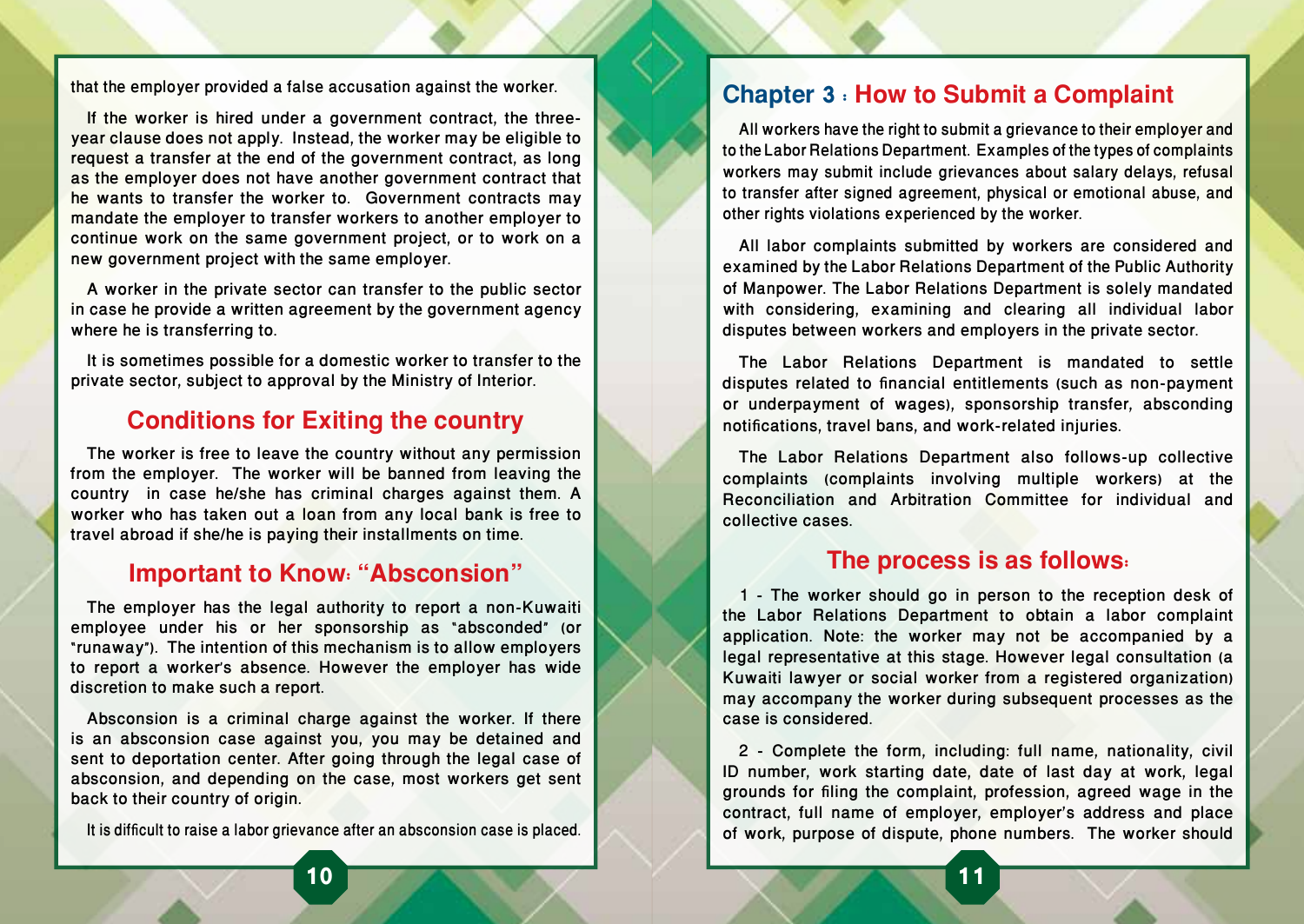bring copies of the work permit, civil ID, passport, and any other supporting documents. Note: Other information may be requested.

3 - The Labor Relations Unit shall register the complaint into the database and determine a competent legal investigator and the date (day and hour) of an initial hearing to consider the complaint. The Labor Relations Unit shall then notify the employer of the date (day and hour) and name of investigator. The attendance of the worker and employer will be required at that initial hearing.

4 - Next the Labor Relations Unit will contact the investigator, who may take statements from the employer and check documentation.

5 - Both the worker and the employer shall appear in person before the competent investigator at the Public Authority of Manpower, Labor Relations Department in their registered governorate. At this point, the worker may be accompanied by a legal representative. If the employer does not appear, the investigator will issue a second notification, after which the investigator should proceed with examining the complaint.

6 - At the hearing, if both parties agree to a settlement, it will be documented in a memorandum and filed with the Labor Relations Department.

7 - If no settlement is reached, the investigator shall prepare a legal statement of that fact. If the unsettled dispute involves a financial claim, it shall be referred to the judiciary.

8 - The investigator is required to examine and close any complaint within a specified period (usually takes upto two weeks.) The investigator is legally liable for any unjustified delay.

9 - The investigator will submit a formal legal opinion about the case to the Labor Relations Department, who shall issue the final decision to accept or reject the worker's complaint whether it was a transfer complaint or any other complaint.

10 - The decision of the Labor Relations Department may be appealed by either the worker or the employer within 15 days.

# **Chapter 4 : Helpful Contact Information**

## **Ministry of Social Affairs and Labor**

Tel:22480000 – 22484850

www.mosal.gov.kw

## **Public Authority of Manpower (PAM)**

Jabriya – Block 2 – Street 104 – behind the Gulf Bank

Tel:25359232

www.manpower.gov.kw

## **Farwaniya Governorate (Labor Disputes Unit)**

Al-Dajeej Area – Opposite to the General Department of Criminal Evidence – Opposite to the Airways Building

## **Capital Governorate (Labor Disputes Unit)**

Sharq Area – behind Bahbahani Complex

**Hawalli Governorate (Labor Disputes Unit)**

Tunis Street – Sadeq Roundabout

**Jahra Governorate (Labor Disputes Unit)**

Jahra Cooperative Society

**Mubarak Al-Kabeer (Labor Disputes Unit)**

South Ahmadi – Block 1 – Street 15, Building No. 5, opposite to the Kuwait Oil Company

## **Ahmadi Governorate (Labor Disputes Unit)**

South Ahmadi – Block 1 – Street 15, Building No. 5, opposite to the Kuwait Oil Company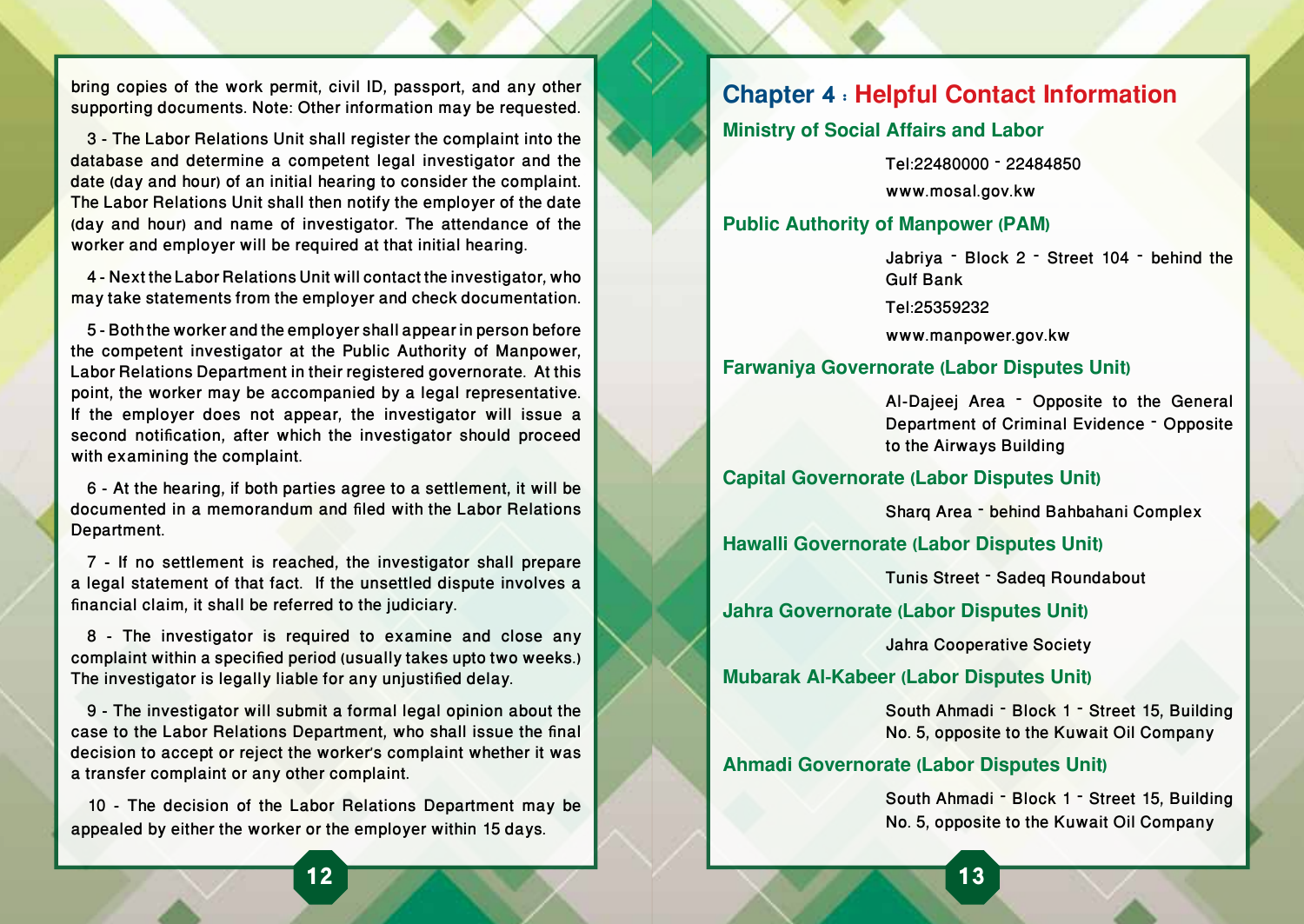## **Ministry of Interior**

Through Website: www.moi.gov.kw Service Centers throughout Kuwait Governorates: www.moi.gov.kw/portal/flashtry/efinal.html

## **General Department of Criminal Investigation, Department of Public Morals Protection and anti-Human Trafficking**

Salmiya – Al-Jawazat Roundabout Tel:25650695 – 25623888 Email: ath@moi.gov.kw

## **Kuwait Trade Union Federation**

Salmiya – Block 11 (Hawalli Square), Abdullah Al-Faraj Street Tel:25636389 – 25616745 www.ktuf.org

## **Kuwait Society for Human Rights**

North al-Shuwaikh – Block 7 – Street 71 Tel:24811593

#### **Complaints Reception numbers**

Tel: 95566580 – Arabic Tel: 95566521 – English Tel: 95566523 – Hindi www.kuwaithr.org

### **Embassy of India**

Al Daiya – Embassies Area – Block 6 Tel:22550379 – 22530600 – 22550349 www.indembkwt.org

Open House at the Embassy starts daily from 6:30pm for any questions or concerns please call the Hotline 2497522614 :7/

## **Embassy of the Philippines**

South Surra - Sideeq- – Block 1 – 101 Street Tel:22528422 – 22511806 www.kuwaitpe.dfa.gov.ph

## **Embassy of Nepal**

Al Jabriya – Block 8 – Street 13 Tel:25243254 – 25243257 Email: kuwait@mofa.gov.np

## **Embassy of Sri Lanka**

Al Jabriya – Block 10 – Street 107 Tel:25339140 – 25339142 – 25339104 www.slembkwt.org

## **Embassy of Ethiopia**

Al Jabriya – Block 10 – Street 107 Tel:25334291 – 25348198 – 25330128 Email: ethiokuwait@yahoo.com

## **Embassy of Pakistan**

Al Jabriya – Block 11 – Street 101 Tel:25327649 – 25327651 www.pakembkw.org